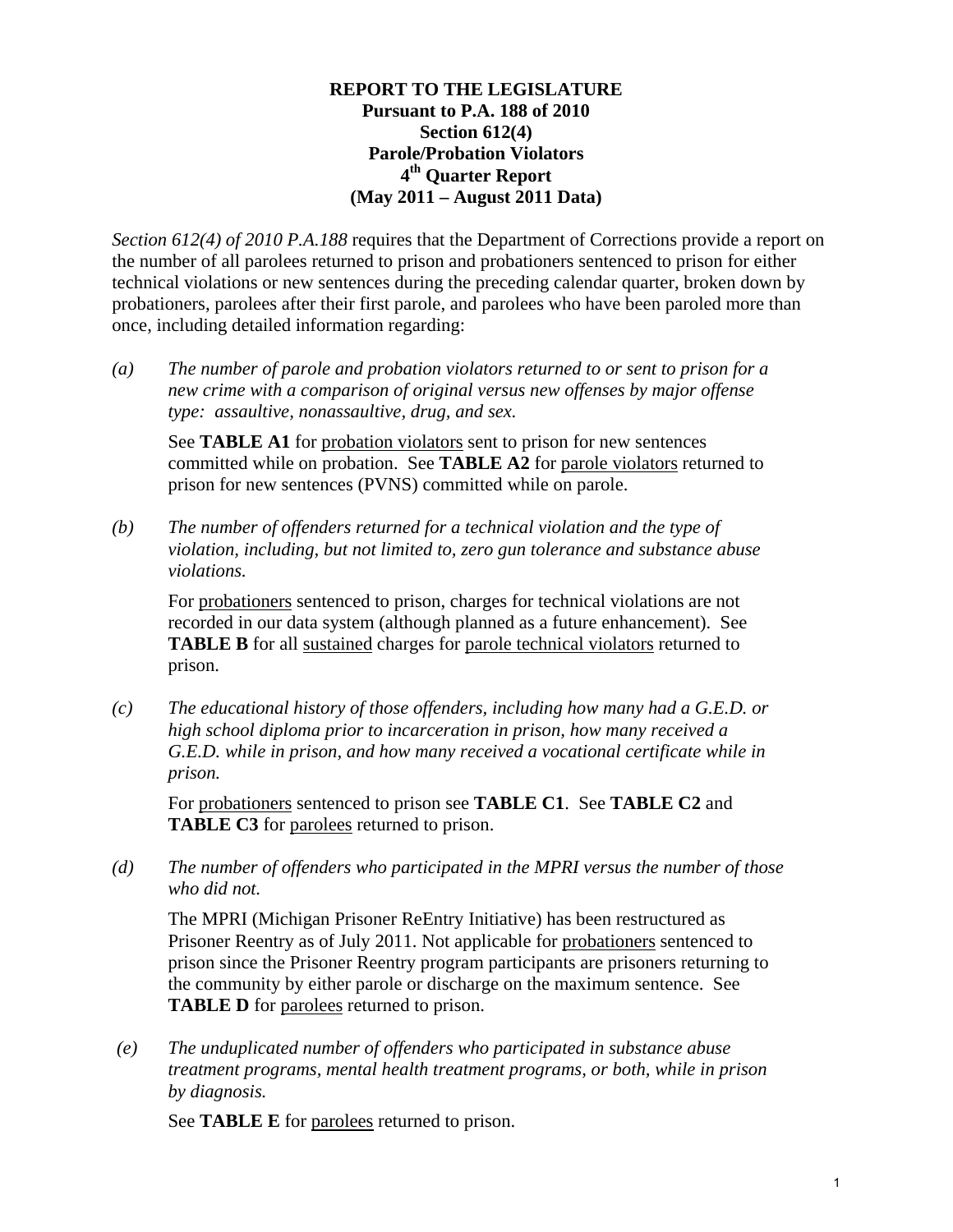# **SUMMARY TABLE**

# **A. Probationers Committed to Prison by Commitment Type**

# **May 1, 2011 - July 31, 2011**

| <b>Commitment Type</b>                 | N   |  |
|----------------------------------------|-----|--|
| <b>Probation Violator Technical</b>    | 246 |  |
| <b>Probation Violator New Sentence</b> | 348 |  |
| Total                                  | 594 |  |

# **B. Parole Violators Returned to Prison by Return Type**

| <b>Return Type</b>                                                      | <b>First Parole</b> | Reparoles | Total      |
|-------------------------------------------------------------------------|---------------------|-----------|------------|
| <b>Parole Violator Technical</b><br><b>Parole Violator New Sentence</b> | 317<br>265          | 135<br>65 | 452<br>330 |
| Total                                                                   | 582                 | 200       | 782.       |

### **May 1, 2011 - July 31, 2011**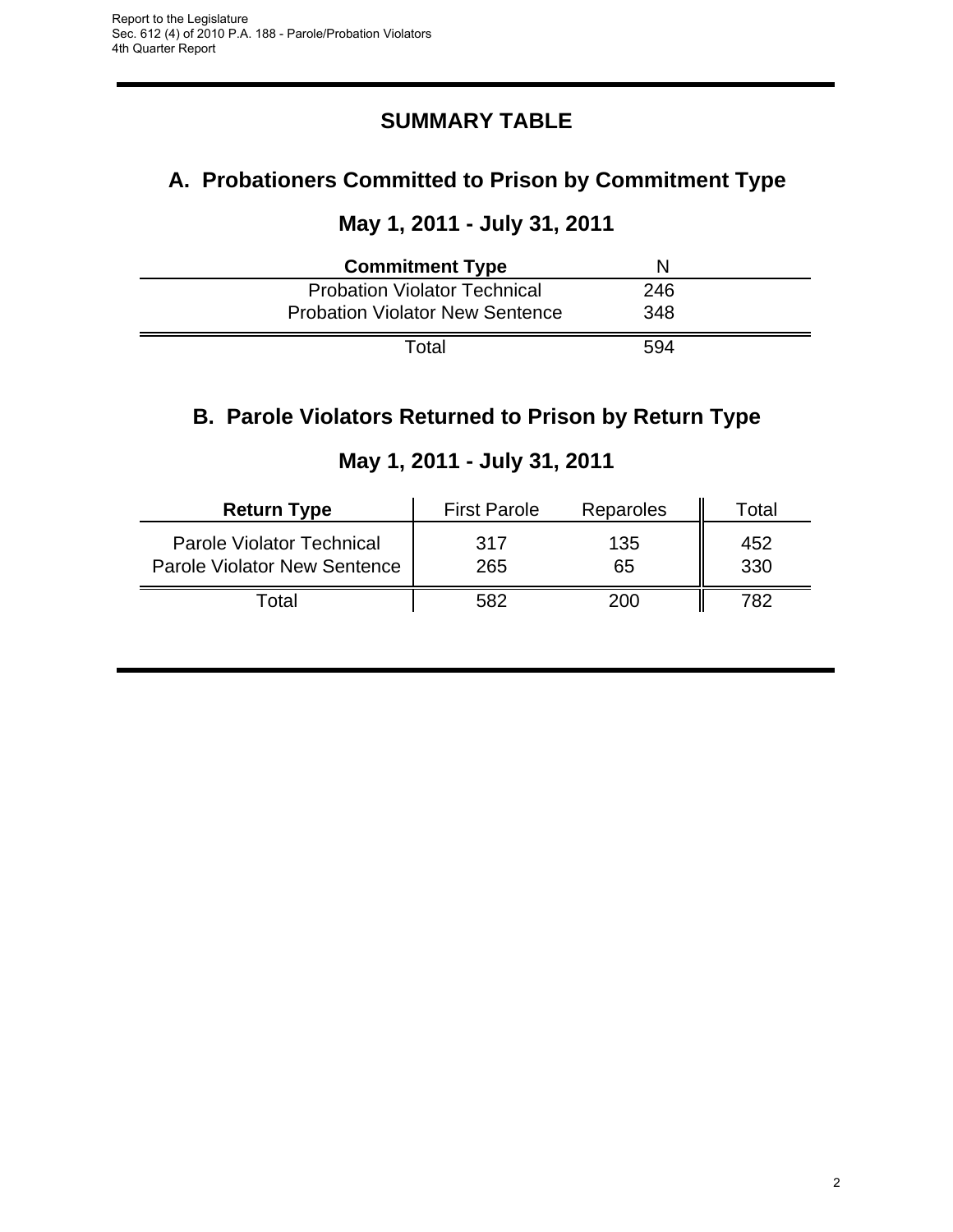# **TABLE A1: Probation Violators Sent to Prison For New Sentences Committed while on Probation By Original Crime versus New Crime:**

|                            | <b>New Crime on Probation</b> |            |      |               |       |
|----------------------------|-------------------------------|------------|------|---------------|-------|
| <b>Original Probation</b>  |                               | Other      |      | Other         |       |
| <b>Crime</b>               | <b>CSC</b>                    | Assaultive | Drug | Nonassaultive | Total |
| <b>CSC</b>                 | 5                             | 2          |      |               | 12    |
| <b>Other Assaultive</b>    | 3                             | 35         |      | 15            | 60    |
| Drug                       |                               | 16         | 17   | 23            | 57    |
| <b>Other Nonassaultive</b> | 13                            | 59         | 21   | 107           | 200   |
| Not Reported*              |                               |            | 5    | 10            | 19    |
| Total                      | 22                            | 116        | 51   | 159           | 348   |

### **May 1, 2011 - July 31, 2011**

Note: Probation technical violators sent to prison may have pending charges for offenses committed while on probation, but the above table includes only probation violators committed with a new sentence.

\* Most commonly due to out of state probation cases where the original probation offense is not recorded.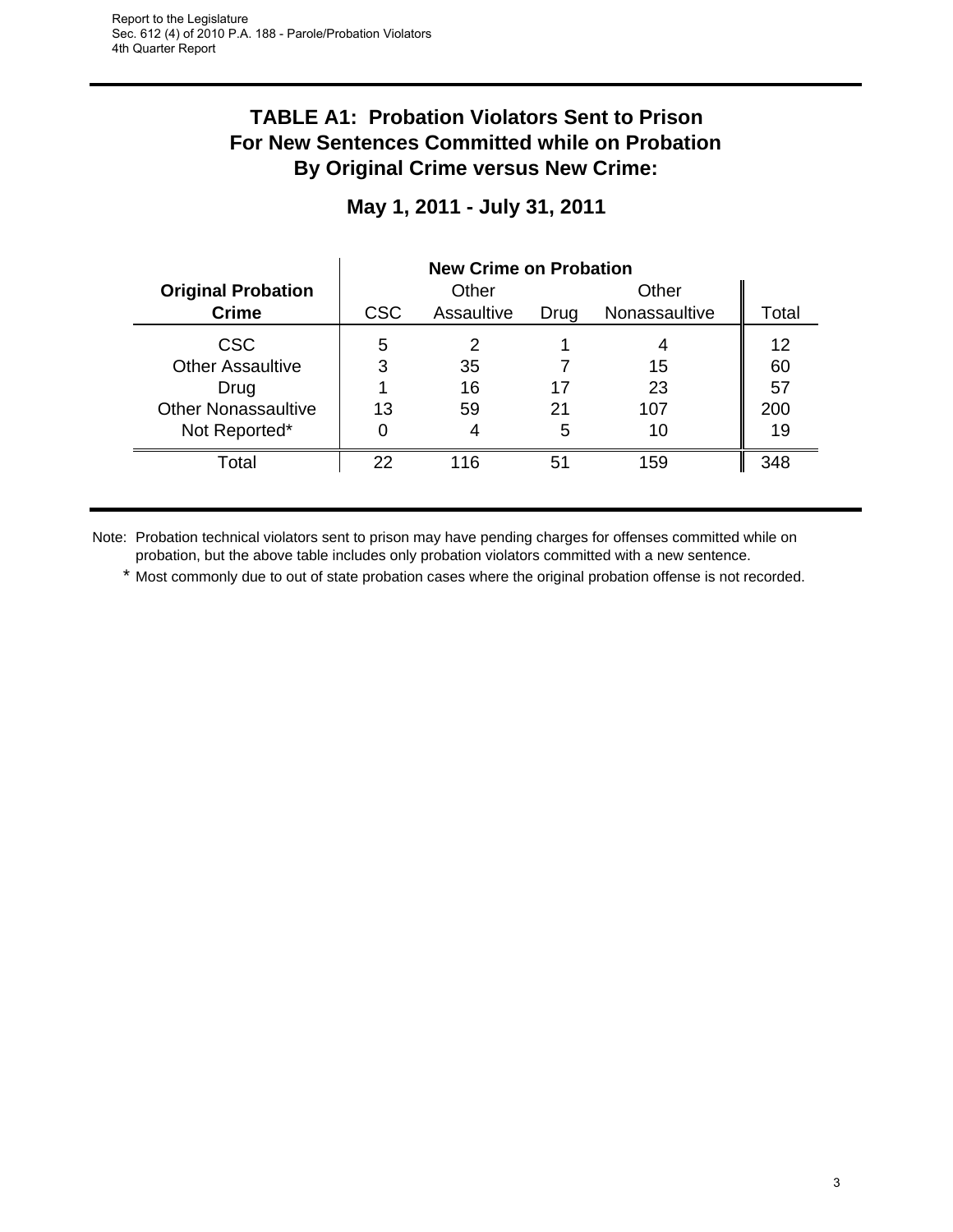# **TABLE A2: Parole Violator New Sentence (PVNS) Intake First Parole versus Reparole By Original Crime versus New Crime:**

**May 1, 2011 - July 31, 2011**

| <b>Original Crime</b>      | <b>New Crime on Parole</b> |            |      |               |       |
|----------------------------|----------------------------|------------|------|---------------|-------|
| from which                 | Other<br>Other             |            |      |               |       |
| <b>Paroled</b>             | <b>CSC</b>                 | Assaultive | Drug | Nonassaultive | Total |
| <b>CSC</b>                 | 2                          |            |      |               | 5     |
| <b>Other Assaultive</b>    | 2                          | 36         |      | 37            | 82    |
| Drug                       |                            | 4          | 31   | 12            | 47    |
| <b>Other Nonassaultive</b> |                            | 34         |      | 87            | 131   |
| Total                      | 5                          | 76         |      | 137           | 265   |

# **PVNS - First Parole from Current Prison Term**

# **PVNS - Reparole from Current Prison Term**

| <b>Original Crime</b>      | <b>New Crime on Parole</b> |            |      |               |       |
|----------------------------|----------------------------|------------|------|---------------|-------|
| from which                 |                            | Other      |      | Other         |       |
| <b>Paroled</b>             | <b>CSC</b>                 | Assaultive | Drug | Nonassaultive | Total |
| <b>CSC</b>                 |                            |            |      | 5             | 5     |
| <b>Other Assaultive</b>    |                            |            |      |               | 20    |
| Drug                       |                            |            |      |               | 5     |
| <b>Other Nonassaultive</b> |                            |            | 6    | 20            | 35    |
| Total                      |                            | 15         |      | 37            | 65    |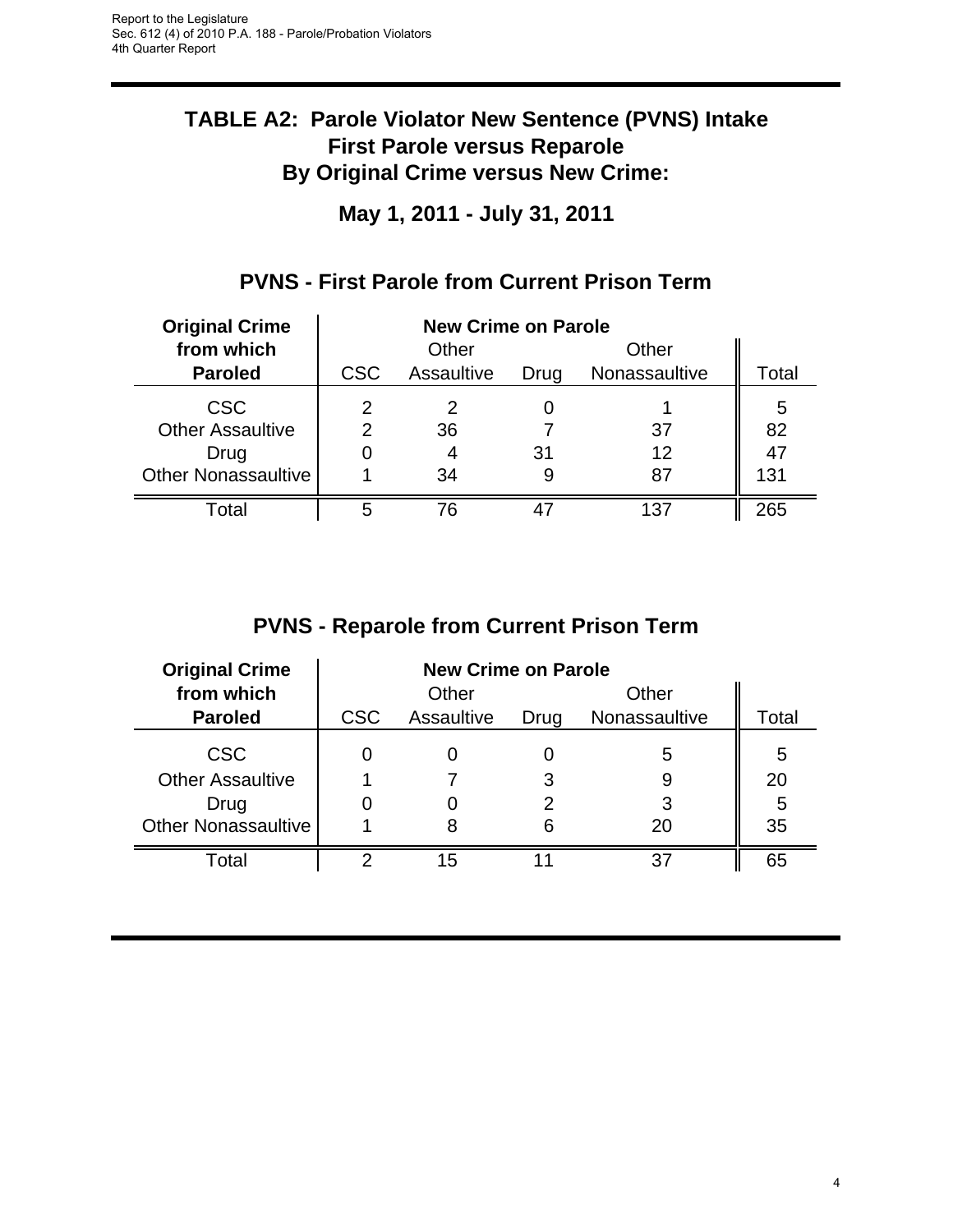#### **TABLE B: All Sustained Charges for Parole Violator Technical Returns to Prison\***

# **First Parole from Current Prison Term**

### **May 1, 2011 - July 31, 2011**

| Charges*                                                          | N                        |
|-------------------------------------------------------------------|--------------------------|
| 01 Contact Agent No Later Than First Business Day After Release   | $\overline{112}$         |
| 02 Must Not Change Residence                                      | 40                       |
| 03 Must Not Leave State                                           | 21                       |
| 04 Not Engage In Any Behavior That Constitutes A Violation        | 330                      |
| 05 Comply With Alcohol And Drug Testing Ordered By Field Agent    | 7                        |
| 06 Not Associate With Anyone You Know To Have A Felony Record     | 37                       |
| 07 Must Not Own Or Possess A Firearm                              | 34                       |
| 07 Must Not Own, Possess Or Use Any Object As A Weapon            | $\overline{\mathcal{A}}$ |
| 08 Must Not Own, Possess Or Use Any Object As A Weapon            | 24                       |
| 1.0 No Contact With Any Child                                     | 15                       |
| 1.1 Not Provide Care Or Live In Home W/Child 17 Or Under          | 1                        |
| 1.11 Sex Offender Registration, Provide Address Data & Id         | 20                       |
| 1.12 Not Own Computer Or Device Capable Of Connecting To Internet | 13                       |
| 1.2 Responsible Adult Present If With Child 17 Or Under           | $\overline{2}$           |
| 1.3 No Romantic Relationship With Person Associated W/Child       | 8                        |
| 1.4 Not Purchase/Possess/Use Sexually Stimulating Material        | 16                       |
| 1.5 Treatment Program (Sex Offender) As Approved By Agent         | 4                        |
| 1.6 1,000' From Schools And Child Care Centers Without Approval   | $\mathbf 2$              |
| 1.6 1000' From Student Safety Zone (Kindergarten Through 12Th)    | $\mathbf 1$              |
| 1.7 500' From Parks/Public Pool/Playground/Arcades                | 3                        |
| 1.7 500' From Parks/Public Pool/Playground/Child Care/Pre-Schls   | $\mathbf{1}$             |
| 1.9 Not Possess/Use Photo Equipment/Photo Development Equip       | 11                       |
| 10 Must Comply W/Special Conditions, Written And Verbal Orders    | 15                       |
| 2.0 Not Use/Possess Alcohol/Intoxicants Or In Place Served        | 45                       |
| 2.1 Complete Sub Abuse Or Re-Entry Program As Referred By Agent   | 19                       |
| 2.1 Complete Sub Abuse Treatment Program As Referred By Agent     | $\overline{2}$           |
| 3.3 Treatment Program (Mental Health/Other) Approved By Agent     | $\mathbf{1}$             |
| 3.4 Complete Program                                              | 12                       |
| 3.7 Complete Tether Program                                       | 6                        |
| 4.16 Obey All Court Orders                                        | 3                        |
| 4.19 Global Positioning System Monitoring                         | 6                        |
| 4.19 Must Comply W/Gps Or Ems And Pay Cost For Monitoring         | 32                       |
| 4.3 Must Reside At (Location) When Paroled                        | 4                        |
| 4.4 Abide By A Specified Curfew As Directed                       | 22                       |
| 4.5 No Contact/Or Within 500' Home/School/Employment Of (Name)    | 11                       |
| 4.6 No Contact                                                    | 3                        |
| 5.0 May Not Drive Without Agent Consent                           | 6                        |
| 5.1 May Not Drive                                                 | 3                        |
|                                                                   |                          |

\* Most parolees returned for Technical Violations have multiple charges.

Some parolees returned recently for Technical Violations may have pending charges not yet sustained. These numbers reflect only charges sustained through formal hearings.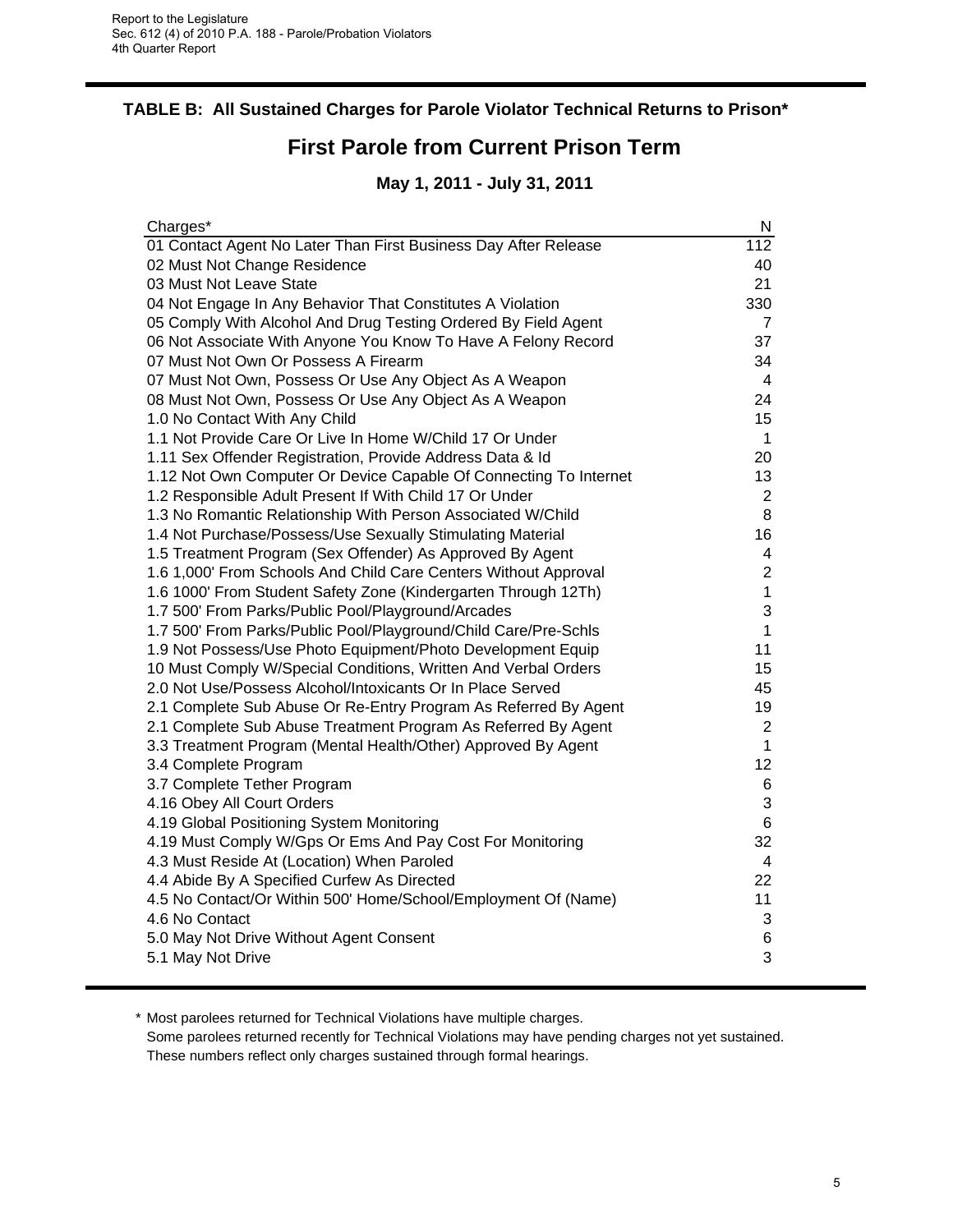### **TABLE B (cont.): All Sustained Charges for Parole Violator Technical Returns to Prison\***

# **Reparole from Current Prison Term**

### **May 1, 2011 - July 31, 2011**

| Charges*                                                          | N                       |
|-------------------------------------------------------------------|-------------------------|
| 01 Contact Agent No Later Than First Business Day After Release   | 46                      |
| 02 Must Not Change Residence                                      | 12                      |
| 03 Must Not Leave State                                           | 6                       |
| 04 Not Engage In Any Behavior That Constitutes A Violation        | 108                     |
| 05 Comply With Alcohol And Drug Testing Ordered By Field Agent    | 1                       |
| 06 Not Associate With Anyone You Know To Have A Felony Record     | 2                       |
| 07 Must Not Own Or Possess A Firearm                              | 8                       |
| 07 Must Not Own, Possess Or Use Any Object As A Weapon            | 1                       |
| 08 Must Not Own, Possess Or Use Any Object As A Weapon            | 3                       |
| 1.0 No Contact With Any Child                                     | 3                       |
| 1.11 Sex Offender Registration, Provide Address Data & Id         | 12                      |
| 1.12 Not Own Computer Or Device Capable Of Connecting To Internet | 5                       |
| 1.4 Not Purchase/Possess/Use Sexually Stimulating Material        | 6                       |
| 1.5 Treatment Program (Sex Offender) As Approved By Agent         | $\overline{2}$          |
| 1.7 500' From Parks/Public Pool/Playground/Arcades                | $\mathbf{1}$            |
| 1.9 Not Possess/Use Photo Equipment/Photo Development Equip       | $\overline{2}$          |
| 10 Must Comply W/Special Conditions, Written And Verbal Orders    | 4                       |
| 2.0 Not Use/Possess Alcohol/Intoxicants Or In Place Served        | 15                      |
| 2.1 Complete Sub Abuse Or Re-Entry Program As Referred By Agent   | 5                       |
| 3.7 Complete Tether Program                                       | $\mathbf{1}$            |
| 4.16 Obey All Court Orders                                        | $\overline{\mathbf{c}}$ |
| 4.17 Valid Michigan Driver License/Personal Id Card               | $\overline{2}$          |
| 4.19 Global Positioning System Monitoring                         | $\overline{4}$          |
| 4.19 Must Comply W/Gps Or Ems And Pay Cost For Monitoring         | 56                      |
| 4.3 Must Reside At (Location) When Paroled                        | 1                       |
| 4.4 Abide By A Specified Curfew As Directed                       | 4                       |
| 4.5 No Contact/Or Within 500' Home/School/Employment Of (Name)    | $\overline{7}$          |
| 4.6 No Contact                                                    | 1                       |
| 5.1 May Not Drive                                                 | 1                       |
|                                                                   |                         |

\* Most parolees returned for Technical Violations have multiple charges.

Some parolees returned recently for Technical Violations may have pending charges not yet sustained. These numbers reflect only charges sustained through formal hearings.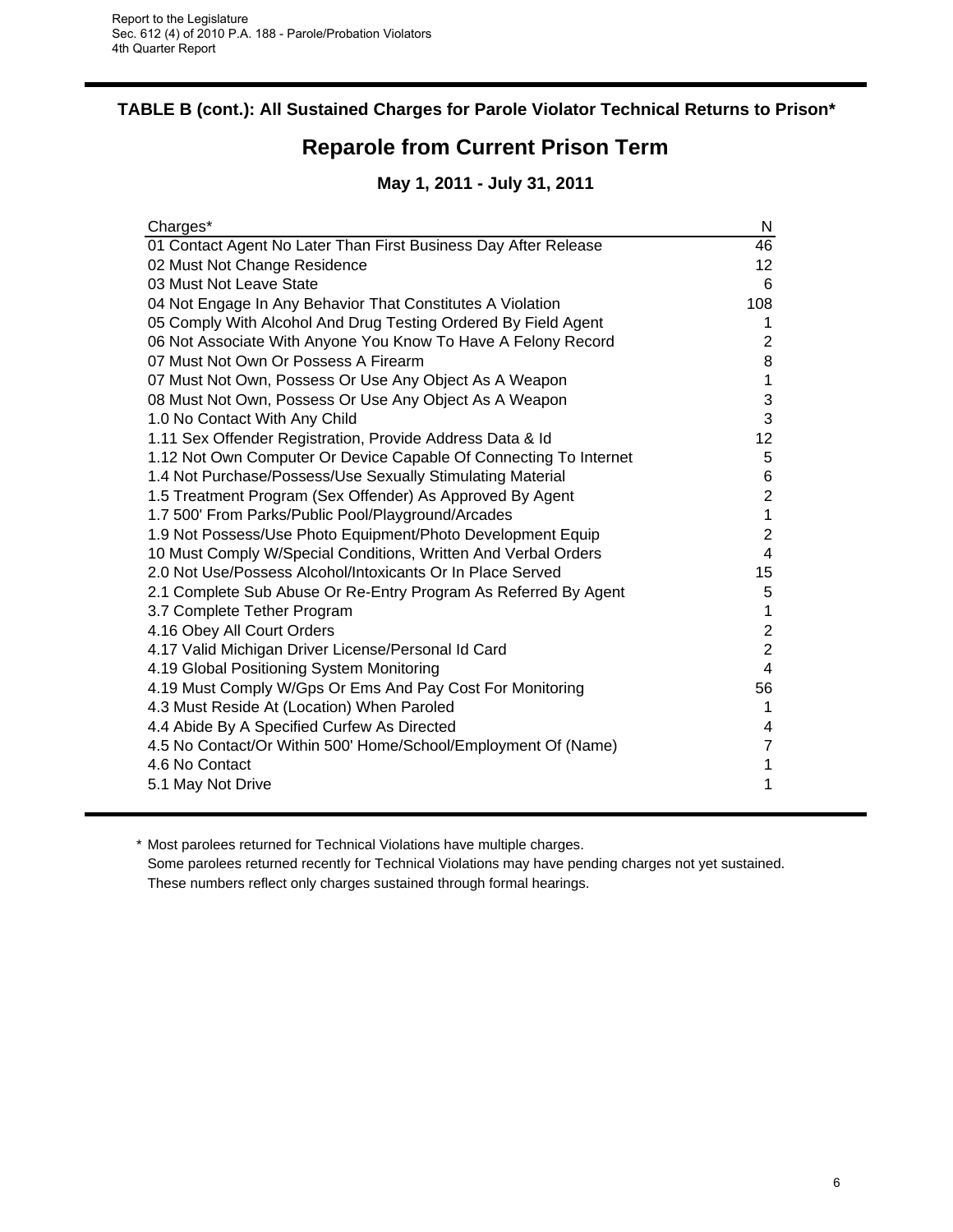# **TABLE C1: Probationers Committed to Prison by Commit Type By Academic Education Status at Time of Prison Admission May 1, 2011 - July 31, 2011**

|                                                                               | No GED         | At Least GED   |   |
|-------------------------------------------------------------------------------|----------------|----------------|---|
| <b>Commitment Type</b>                                                        | or Diploma     | or Diploma     |   |
| <b>Probation Violator Technical</b><br><b>Probation Violator New Sentence</b> | 39.8%<br>50.3% | 60.2%<br>49.7% | 2 |

**\*** Reported academic education status for probation violators committed to prison is now based on data verified in the Offender Education Tracking System (OETS) rather than self-reporting at intake.

 $1$  Subject to pending verification of 15 cases

<sup>2</sup> Subject to pending verification of 13 cases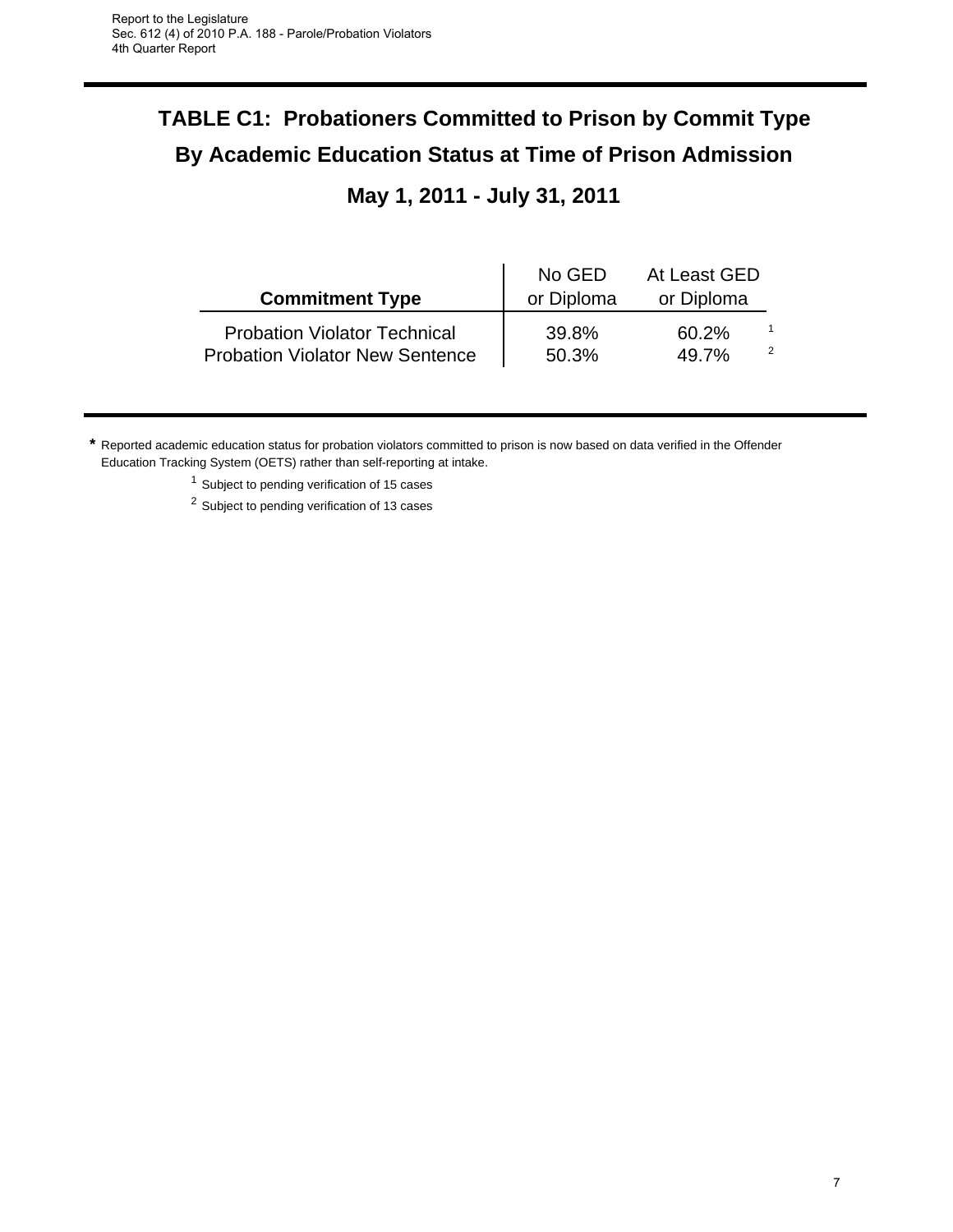### **TABLE C2: Academic Education Status of Parolees Returned to Prison by Return Type**

**May 1, 2011 - July 31, 2011**

#### **First Parole from Current Prison Term**

|                                                           | <b>GED or Diploma</b>   |                |                          |                                                      |              |
|-----------------------------------------------------------|-------------------------|----------------|--------------------------|------------------------------------------------------|--------------|
| <b>Return Type</b>                                        | Pending<br>Verification | None           | <b>Before</b><br>Current | During<br>Current<br>Prison Term Prison Term Paroled | After        |
| Parole Violator Technical<br>Parole Violator New Sentence | 0.9%<br>0.4%            | 25.9%<br>21.5% | 43.8%<br>54.3%           | 27.5%<br><b>22.7%</b>                                | 1.9%<br>1.1% |

#### **Reparole from Current Prison Term**

|                                                           | <b>GED or Diploma*</b>  |                |                                         |                                          |                 |
|-----------------------------------------------------------|-------------------------|----------------|-----------------------------------------|------------------------------------------|-----------------|
| <b>Return Type</b>                                        | Pending<br>Verification | None           | <b>Before</b><br>Current<br>Prison Term | During<br>Current<br>Prison Term Paroled | After           |
| Parole Violator Technical<br>Parole Violator New Sentence | 0.0%<br>$0.0\%$         | 19.3%<br>16.9% | 40.0%<br>47.7%                          | 40.7%<br>32.3%                           | $0.0\%$<br>3.1% |

# **TABLE C3: Parolees Returned to Prison by Return Type Who Received Vocational Certificates in Prison Prior to Parole**

#### **May 1, 2011 - July 31, 2011**

| <b>Parole Violator</b><br><b>Return Type</b> | <b>First</b><br><b>Parole</b> | Reparole |
|----------------------------------------------|-------------------------------|----------|
| Parole Violator Technical                    | 62                            | 29       |
| Parole Violator New Sentence                 | 60                            | 19       |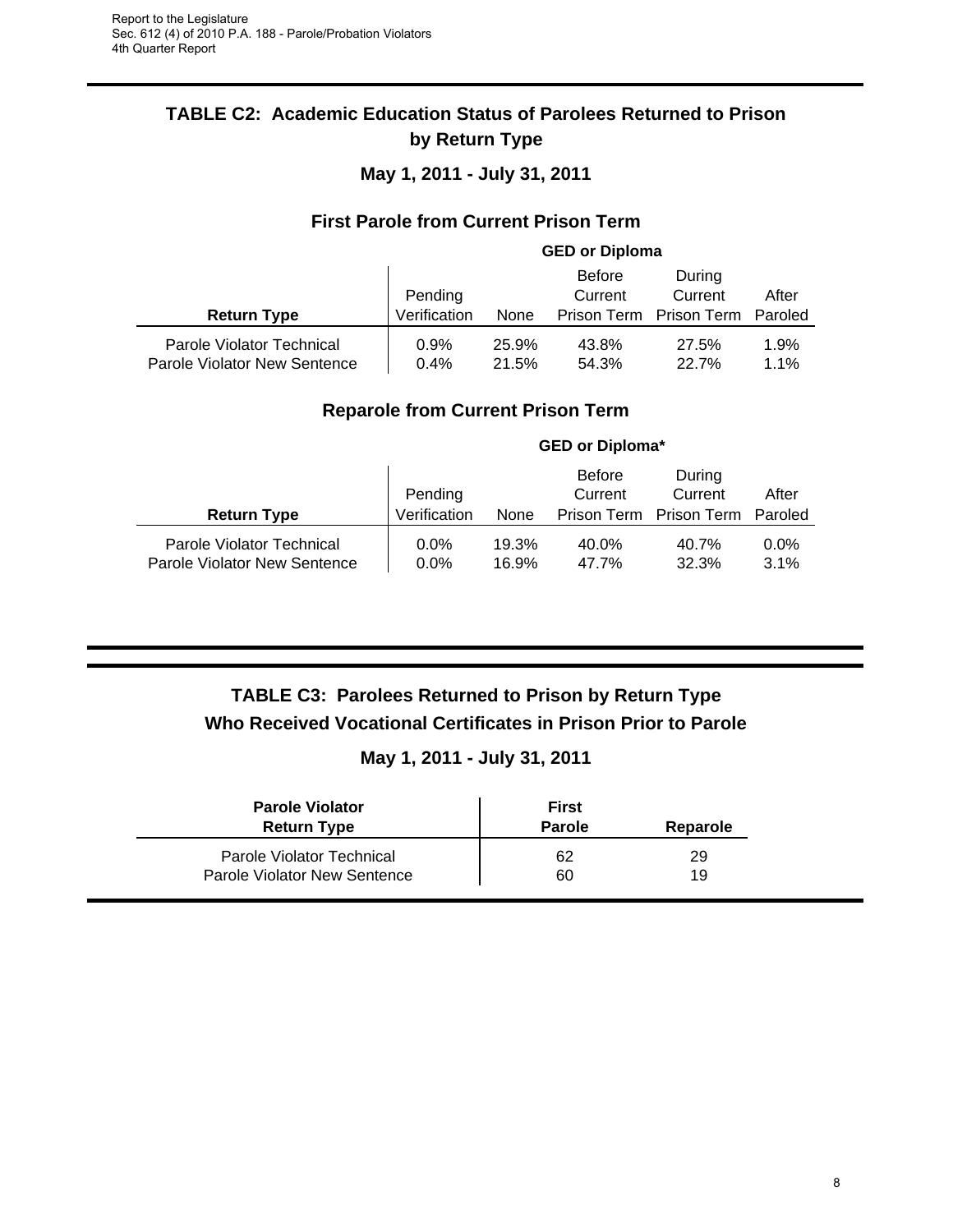# **TABLE D: Parolees Returned to Prison by Return Type By Whether Participated in the Prisoner Reentry Program\***

# **May 1, 2011 - July 31, 2011**

|                                                                         | Prisoner   | <b>Not</b><br>Prisoner |            |
|-------------------------------------------------------------------------|------------|------------------------|------------|
| <b>Return Type</b>                                                      | Reentry    | Reentry                | Total      |
| <b>Parole Violator Technical</b><br><b>Parole Violator New Sentence</b> | 183<br>134 | 134<br>131             | 317<br>265 |
| Гоtal                                                                   | 317        | 265                    | 582        |

# **First Parole from Current Prison Term**

# **Reparole from Current Prison Term**

| <b>Return Type</b>                                                      | Prisoner<br>Reentry | <b>Not</b><br>Prisoner<br>Reentry | Total     |
|-------------------------------------------------------------------------|---------------------|-----------------------------------|-----------|
| <b>Parole Violator Technical</b><br><b>Parole Violator New Sentence</b> | 55<br>19            | 80<br>46                          | 135<br>65 |
| Total                                                                   | 74                  | 126                               | 200       |

\* Formerly the Michigan Prisoner ReEntry Initiative (MPRI)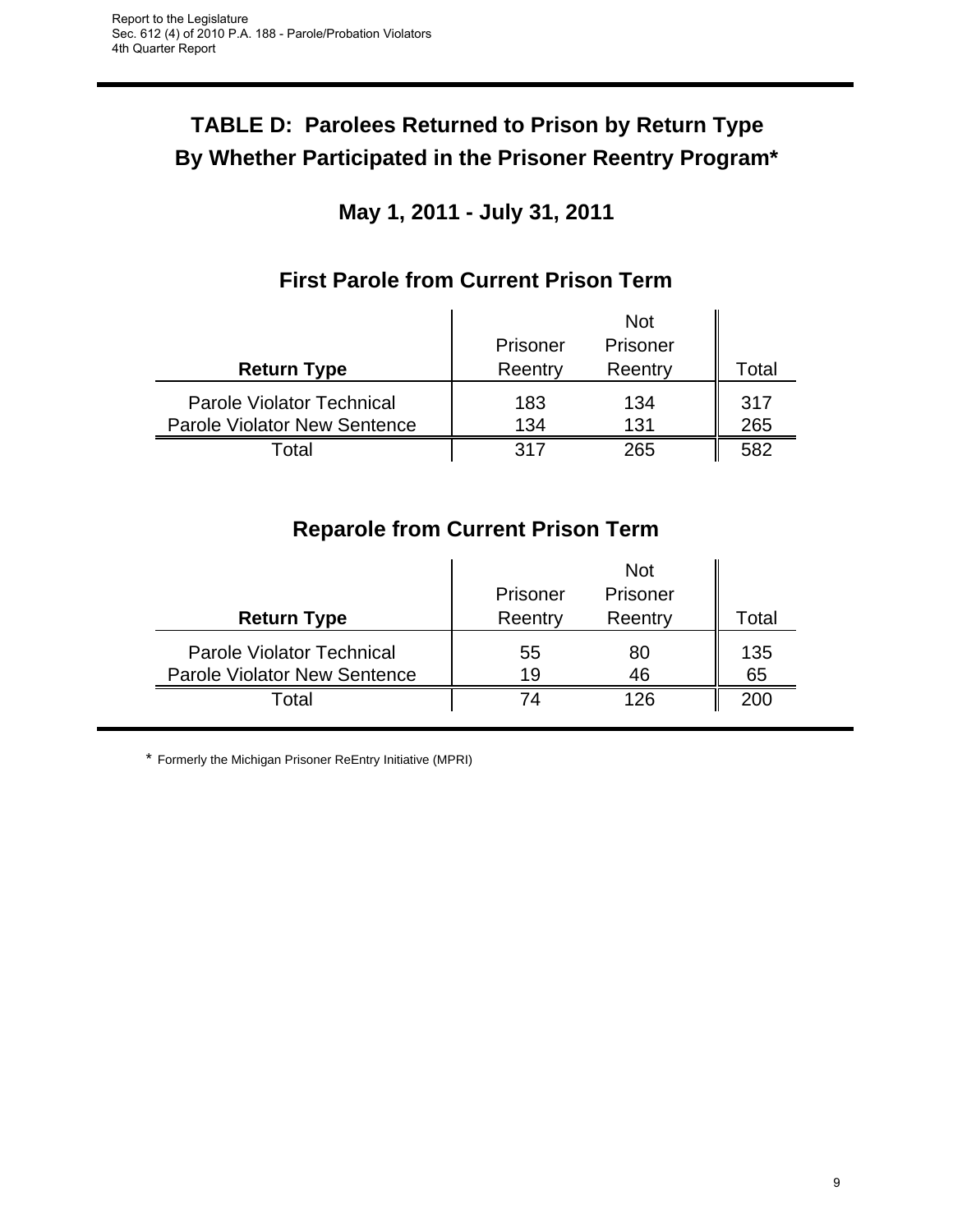#### **TABLE E: Parole Violators Returned to Prison**

**Distribution of Number of Offenders Who Participated in**

**Substance Abuse Treatment Programs, Mental Health Treatment Programs,**

#### **or Both, While in Prison by Diagnosis**

**May 1, 2011 - July 31, 2011**

|        | <b>First Parole - Parole Violator New Sentence</b>                   | <b>Substance Abuse</b><br>Programs |                |                |
|--------|----------------------------------------------------------------------|------------------------------------|----------------|----------------|
|        | <b>Mental Health Diagnosis</b>                                       | Yes                                | No             | <b>Total</b>   |
|        | No Mental Health Diagnosis                                           | 102                                | 85             | 187            |
|        | 292.84 Substance-Induced Mood Disorder                               | 2                                  | 1              | 3              |
| 292.89 | Substance-Induced Anxiety Disorder                                   | $\mathbf{1}$                       | 0              | 1              |
| 293.83 | Mood Disorder Due to General Medical Condition                       | $\mathbf{1}$                       | 1              | 2              |
| 295.70 | Schizoaffective Disorder                                             | 1                                  | 1              | 2              |
| 295.90 | Schizophrenia, Undifferentiated Type                                 | 2                                  | 1              | 3              |
| 296.22 | Major Depressive Disorder, Single Episode, Moderate                  | $\mathbf{1}$                       | $\Omega$       | 1              |
| 296.31 | Major Depressive Disorder, Recurrent, Mild                           | 1                                  | $\Omega$       | 1              |
| 296.35 | Major Depressive Disorder, Recurrent, In Partial Remission           | $\mathbf{1}$                       | $\Omega$       | 1              |
| 296.40 | Bipolar I Disorder, Most Recent Episode Hypomanic                    | 1                                  | 2              | 3              |
| 296.56 | Bipolar I Disorder, Most Recent Episode Depressed, In Full Remission | 1                                  | $\Omega$       | 1              |
| 296.60 | Bipolar I Disorder, Most Recent Episode Mixed, Unspecified           | 1                                  | $\Omega$       | 1              |
| 296.61 | Bipolar I Disorder, Most Recent Episode Mixed, Mild                  | $\mathbf{1}$                       | 1              | 2              |
| 296.80 | <b>Bipolar Disorder NOS</b>                                          | 3                                  | 0              | 3              |
| 296.89 | <b>Bipolar Disorder</b>                                              | 1                                  | 1              | 2              |
| 296.90 | Mood Disorder NOS                                                    | 4                                  | 3              | $\overline{7}$ |
| 298.9  | Psychotic Disorder NOS                                               | 1                                  | 1              | 2              |
| 300.00 | <b>Anxiety Disorder NOS</b>                                          | $\mathbf{1}$                       | $\Omega$       | 1              |
| 300.01 | Panic Disorder Without Agoraphobia                                   | $\mathbf{1}$                       | $\Omega$       | 1              |
| 300.23 | Social Phobia                                                        | 0                                  | 1              | 1              |
| 300.4  | <b>Dysthymic Disorder</b>                                            | $\Omega$                           | 2              | $\overline{2}$ |
|        | 301.13 Cyclothymic Disorder                                          | 0                                  | 1              | 1              |
|        | 303.90 Alcohol Dependence                                            | 5                                  | 1              | 6              |
| 304.00 | <b>Opioid Dependence</b>                                             | 1                                  | 0              | 1              |
| 304.20 | Cocaine Dependence                                                   | 2                                  | 0              | 2              |
| 304.80 | Polysubstance Dependence                                             | 5                                  | $\Omega$       | 5              |
| 309.0  | Adjustment Disorder With Depressed Mood                              | $\mathbf{1}$                       | $\Omega$       | 1              |
| 309.24 | Adjustment Disorder With Anxiety                                     | $\mathbf{1}$                       | $\Omega$       | 1              |
| 309.28 | Adjustment Disorder With Mixed Anxiety and Depressed Mood            | $\mathbf{1}$                       | 3              | 4              |
| 309.81 | Posttraumatic Stress Disorder                                        | 3                                  | 2              | 5              |
| 311    | Depressive Disorder NOS                                              | 3                                  | 1              | 4              |
| 799.9  | <b>Condition Deferred</b>                                            | 3                                  | 1              | 4              |
| V62.82 | Bereavement                                                          | 0                                  | 1              | 1              |
| V71.09 | No Diagnosis                                                         | 1                                  | $\overline{2}$ | 3              |
|        | Total                                                                | 153                                | 112            | 265            |

#### **First Parole - Parole Violator Technical Substance Abuse**

|        |                                                                                      | Programs |                |                |
|--------|--------------------------------------------------------------------------------------|----------|----------------|----------------|
|        | <b>Mental Health Diagnosis</b>                                                       | Yes      | No             | Total          |
|        | No Mental Health Diagnosis                                                           | 138      | 116            | 254            |
|        | 292.84 Substance-Induced Mood Disorder                                               |          | 0              |                |
| 295.30 | Schizophrenia, Paranoid Type                                                         |          |                | $\overline{2}$ |
| 295.70 | Schizoaffective Disorder                                                             | O        | 3              | 3              |
|        | 296.52 Bipolar I Disorder, Most Recent Episode Depressed, Moderate                   |          | 0              |                |
| 296.53 | Bipolar I Disorder, Most Recent Episode Depressed, Severe Without Psychotic Features |          | 0              |                |
| 296.60 | Bipolar I Disorder, Most Recent Episode Mixed, Unspecified                           | $\Omega$ |                |                |
| 296.61 | Bipolar I Disorder, Most Recent Episode Mixed, Mild                                  | $\Omega$ |                |                |
| 296.62 | Bipolar I Disorder, Most Recent Episode Mixed, Moderate                              | 0        |                |                |
| 296.7  | Bipolar I Disorder, Most Recent Episode Unspecified                                  | 0        |                |                |
| 296.80 | <b>Bipolar Disorder NOS</b>                                                          | 2        | 3              | 5              |
| 296.90 | Mood Disorder NOS                                                                    | 10       | 4              | 14             |
| 298.8  | <b>Brief Psychotic Disorder</b>                                                      | $\Omega$ |                |                |
| 298.9  | Psychotic Disorder NOS                                                               |          | 0              |                |
| 300.00 | <b>Anxiety Disorder NOS</b>                                                          | 0        |                |                |
| 300.01 | Panic Disorder Without Agoraphobia                                                   |          |                | 2              |
| 300.4  | <b>Dysthymic Disorder</b>                                                            |          | $\Omega$       |                |
| 301.13 | <b>Cyclothymic Disorder</b>                                                          |          | $\Omega$       |                |
| 303.90 | Alcohol Dependence                                                                   |          | 0              |                |
| 304.80 | Polysubstance Dependence                                                             | 5        |                | 6              |
| 309.0  | Adjustment Disorder With Depressed Mood                                              | 0        |                |                |
| 309.28 | Adjustment Disorder With Mixed Anxiety and Depressed Mood                            | 0        |                |                |
| 309.4  | Adjustment Disorder With Mixed Disturbance of Emotions and Conduct                   | 0        |                |                |
| 309.9  | Adjustment Disorder Unspecified                                                      | $\Omega$ |                |                |
| 311    | Depressive Disorder NOS                                                              | 3        | $\overline{2}$ | 5              |
| 312.30 | Impulse-Control Disorder NOS                                                         | 0        | 2              | 2              |
| 314.9  | Attention-Deficit/Hyperactivity Disorder NOS                                         | 0        |                |                |
| 799.9  | <b>Condition Deferred</b>                                                            | 2        |                | 3              |
| V71.09 | No Diagnosis                                                                         | 2        |                | 3              |
|        | <b>Total</b>                                                                         | 171      | 146            | 317            |
|        |                                                                                      |          |                |                |